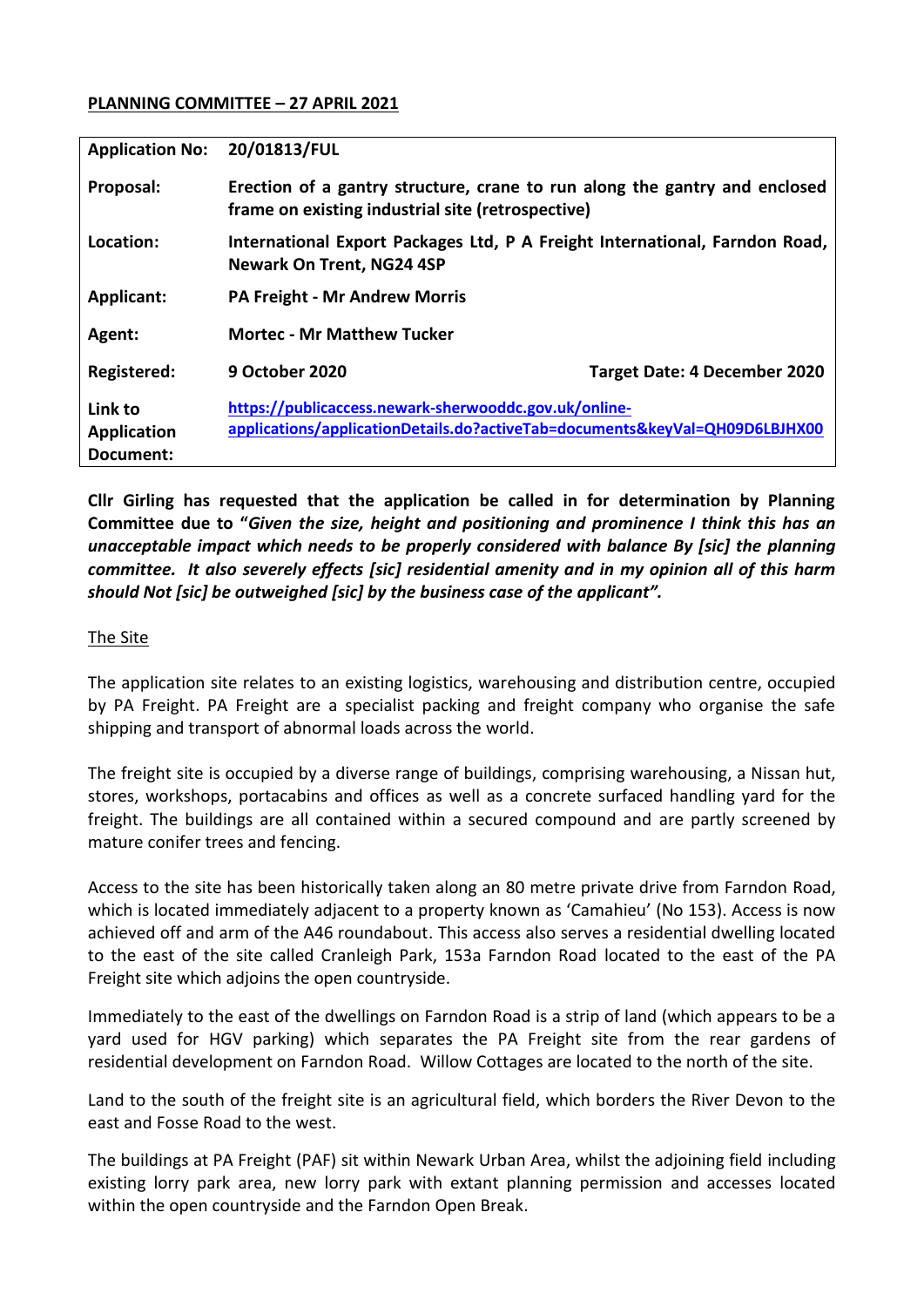The site lies within flood zone 2 and 3.

## Relevant Planning History

11/01300/FULM Re-configuration of access arrangements to existing freight yard and provision of new parking and turning area for commercial vehicles – permission 07.10.2020

20/00609/S73 Application to vary conditions 1 and 2 attached to planning permission 15/00292/FUL to allow the crane to be retained on site for a further three years and the exterior of the crane to be covered with a green metal façade – withdrawn 09.06.2020

15/00292/FUL Erection of a new gantry crane on an existing industrial site – permission 10.07.2015 subject to conditions that states:

 *The crane hereby permitted shall be removed and the land restored to its former condition on or before 3 years from the date the gantry crane hereby approved is installed on site.*

*Reason: To reflect the temporary nature of the permission and to ensure that the use remains compatible with the character of the surrounding area and in the interests of residential amenity.*

 *The hedging along the northern, eastern and western boundaries shall be retained at a minimum height of 9.5 metres for the lifetime of the development unless otherwise agreed in writing by the local planning authority. Any trees or shrubs which die are removed or are seriously damaged or diseased shall be replaced by trees or shrubs of a similar size and species to those replaced, or otherwise first approved in writing by the local planning authority.*

*Reason: In the interests of residential and visual amenity.*

 *The use hereby permitted shall not take place outside the following:- Monday - Saturdays 6am to 8pm Sundays, Public or Bank Holidays 9am to 4pm*

*Reason: In the interests of residential amenity.*

 *The applicant shall provide written notification to the Local Planning Authority within 7 days of the gantry crane hereby approved being installed on site.*

*Reason: To allow the Local Planning Authority to make provision for monitoring of the development given the temporary nature of the permission.*

07/00848/FUL Widening of existing road and provision of turning area and temporary parking area for commercial vehicles (retrospective) – permission 11.08.2007

05/02621/FUL Increase height of warehouse (retrospective) – permission 19.01.2006

03/02978/FULM Proposed new logistics training centre, warehousing and offices together with related car and lorry parks and landscaping – refused 11.08.2004

02/02656/OUT Proposed new offices and lecture theatre and new warehouse facilities – refused 06.02.2003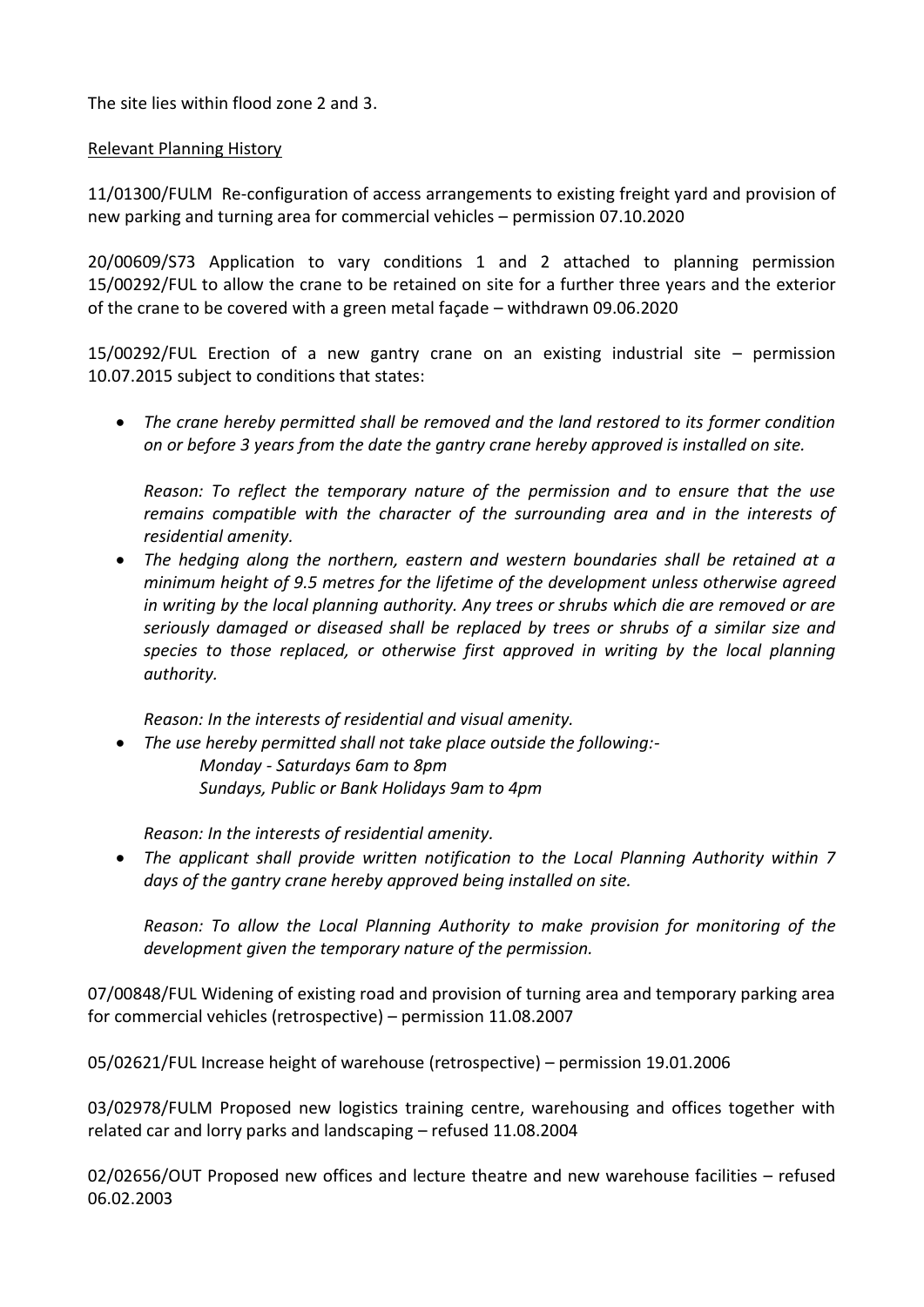02/01147/FUL Proposed new access drive to serve adjacent private house – permission 16.09.2002

96/51057/FUL Erect storage shed – permission 24.02.1997

93/51036/FUL Change of use of former gardens to yard – permission 11.11.1993

01901427 Erect new storage shed, oil and general store – permission 12.02.1991

01851130 Replacement storage building – permission 27.01.1986

01881459 Refurbishment and extension to stores and staff facilities – permission 09.01.1989

#### The Proposal

The application seeks full planning permission for the retrospective erection of a gantry structure and crane housed within enclosed frame. The frame has the appearance of a building.



*Enclosed Frame Gantry structure and crane*

The following documents have been submitted with the application:

- Planning Statement
- Site Location Plan
- TSA 20 0758 201 Site Plan Showing Elevation Scene Location
- TSA 20 0758 202 Elevation Scene A-A
- TSA 20 0758 203 Elevation Scene B-B and C-C

### Public Advertisement Procedure

This application has been publicised by way of neighbour notification letters to occupiers of 15 individual properties.

### Planning Policy Framework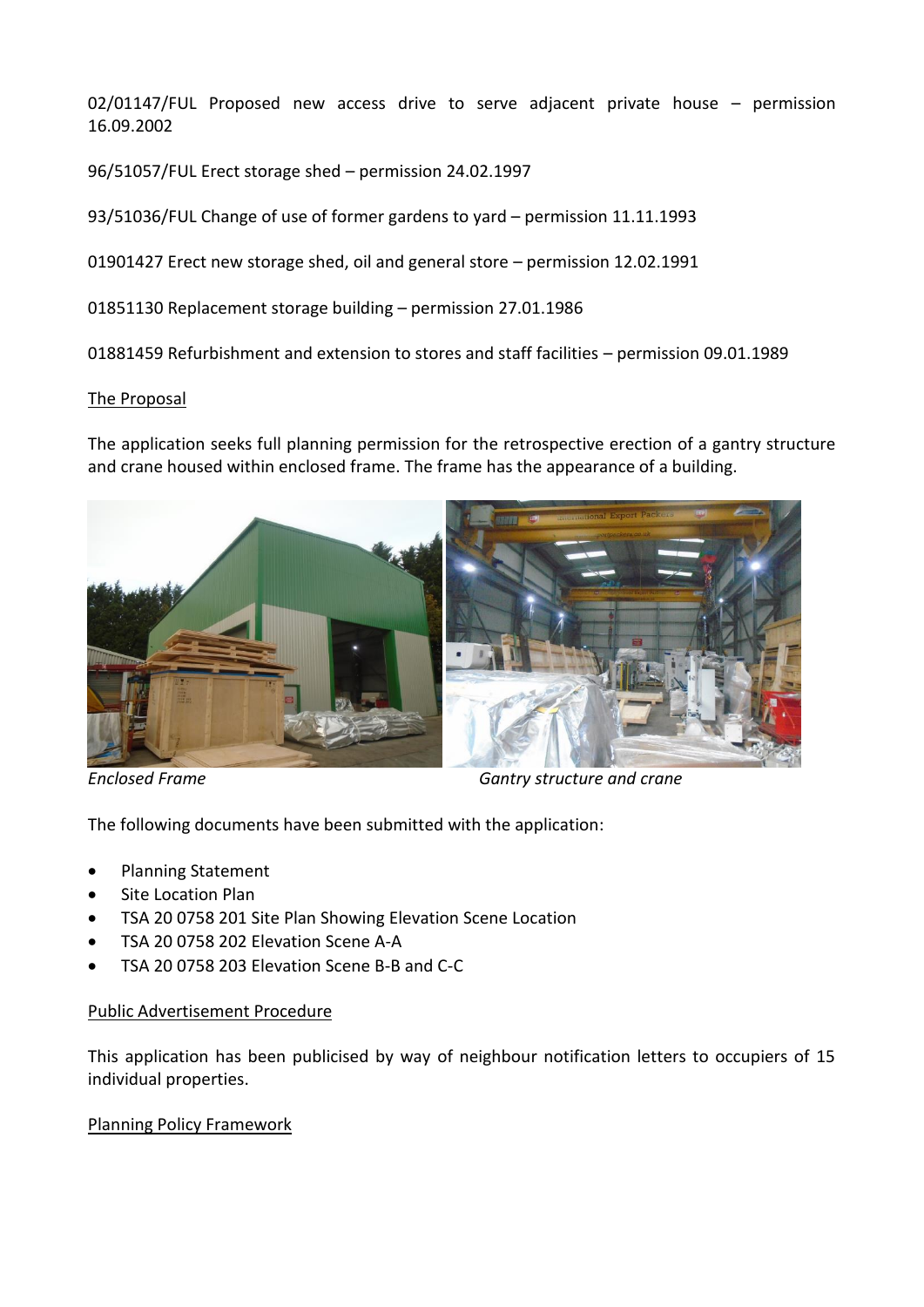## **The Development Plan**

# **Newark and Sherwood Amended Core Strategy DPD (Adopted March 2019)**

Spatial Policy 1 - Settlement Hierarchy Spatial Policy 2 - Spatial Distribution of Growth Core Policy 6 – Shaping our Employment Profile Core Policy 9 - Sustainable Design Core Policy 10 - Climate Change Core Policy 12 – Biodiversity and Green Infrastructure Core Policy 13 - Landscape Character NAP1 – Newark Urban Area

## **Allocations and Development Management DPD (Adopted July 2013)**

Policy DM5 - Design Policy DM7 - Biodiversity and Green Infrastructure Policy DM12 - Presumption in Favour of Sustainable Development

### **Other Material Planning Considerations**

National Planning Policy Framework (NPPF) National Planning Policy Guidance (NPPG)

## Consultations

**Newark Town Council:** Object in line with the Environment Agency due to absence of Flood Risk Assessment.

**Farndon Parish Council:** No response received.

**Environment Agency:** Support the proposal subject to the imposition of conditions including a flood management plan.

**Highways England:** No comments, the development has had no material impact on the safe operation of the Strategic Road Network.

**NCC Highways**: Raise no objection as access and parking provision will be unaffected and no material impact on the safe operation of the highway.

**NSDC Environment Health Officer:** There are no known adverse effects from an environmental health point of view from the installation of the crane gantry. We recommend the developer inform local residents of the work and be sensitive to local residents before 8 am and 7 pm during construction regarding noise from the installation of the gantry. The developer should take all precautions to prevent a statutory nuisance from noise.

**3 letters of representation have been received from neighbouring properties. Main issues raised include:**

 When operating the crane has a high pitched whine which you would not expect in a residential area;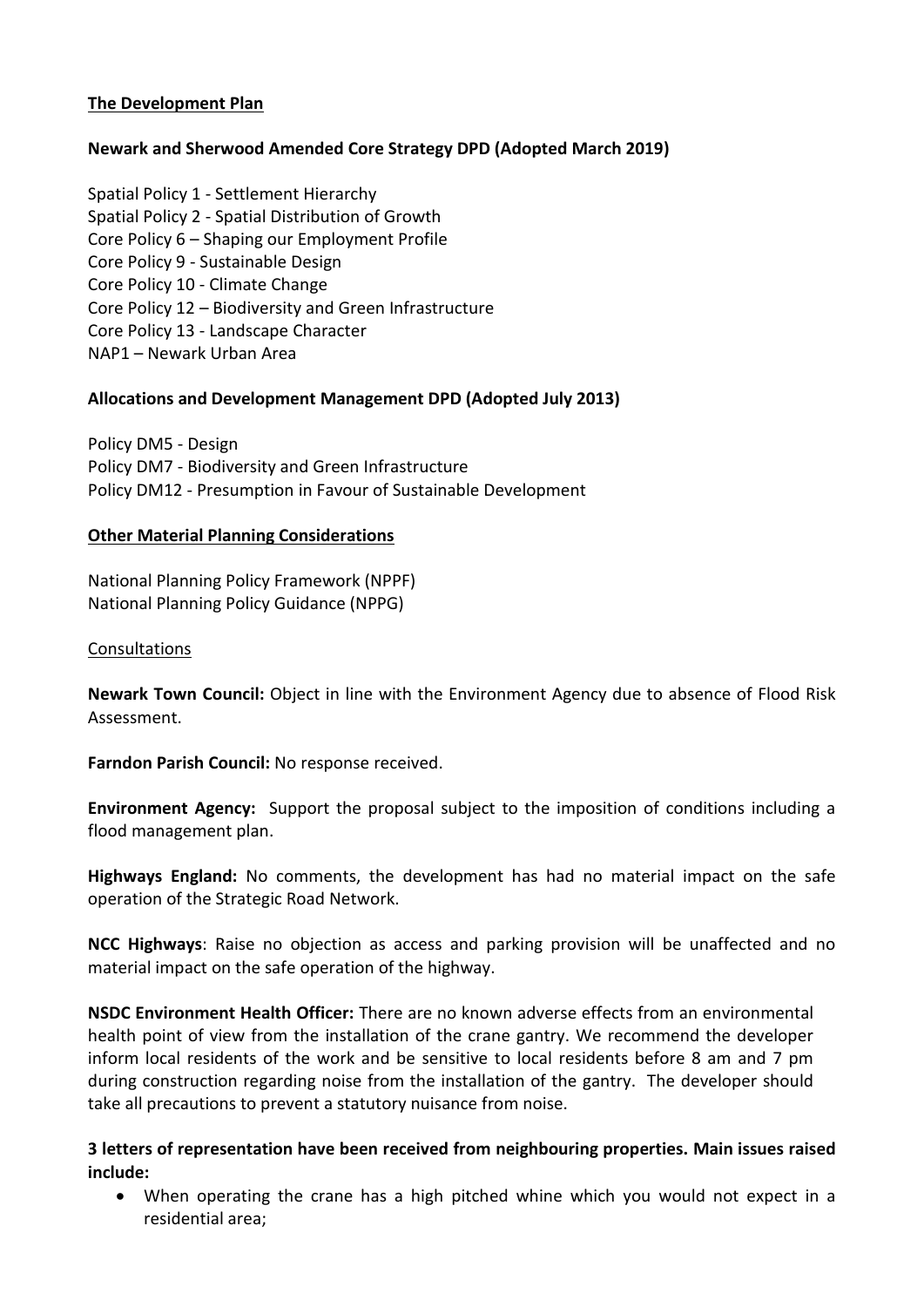- Gradual 'creep' from what was a distribution depot to a full-scale industrial unit;
- Operations run 7 days a week at all hours;
- Noise impacts from clanging of chains and container being dropped loudly has disturbed residential peace and caused dogs to bark. Hammering and banging and beeping from trucks is also an issue;
- Flood lights shine into adjacent homes;
- Change to access has caused issues;
- The large crane bring with it large lorries with engines left running, damage to properties, rubbish, urinating against fences and looking into windows;
- Devaluation of properties;
- Within flood zone 3 (should be refused without FRA), adjacent to open countryside, protected open break and residential area (contrary to these designations);
- Crane should already have been removed;
- Building is an eyesore.

### Comments of the Business Manager

### **Principle of Development**

The starting point for development management decision making is S.38(6) of the Planning and Compulsory Purchase Act 2004, which states that determination of planning applications must be made in accordance with the development plan unless material considerations indicate otherwise.

Members will note from the planning history that permission was given for the gantry crane by Planning Committee in July 2015. Condition 1 of that permission required the removal of the crane within 3 years of installation.

*"To reflect the temporary nature of the permission and to ensure that the use remains compatible with the character of the surrounding area and in the interests of residential amenity."*

The temporary nature of the permission was at the request of Members of the Planning Committee at that time. Minutes from the meeting state:

*"Councillor …Lloyd…spoke against the application on the following grounds:…five years permission was too long if discussions were taking place regarding relocation; the visual impact would have an adverse impact on the amenity of surrounding residents and the stacking of the containers was not acceptable. There should also be a condition on the hours the crane would operate due to the close proximity to residents; 9am – 4pm was suggested for weekend operation.*

*Members considered the application and concerns was raised regarding the noise impact on the residents of the adjacent cottages and the loss of light from the leylandi and containers stacked in close proximity to the cottages. It was suggested that there be no hours of operation on Sundays; the leylandi be topped to a reasonable height; and the containers in close proximity to the cottages should not be stacked due to the loss of light to the adjacent residents. It was felt that five year permission was too long given the applicant had given an undertaking to look for new premises. Members re-iterated that the Economic Development Business Unit would provide support to the applicant in securing a more suitable location for the business within the district."*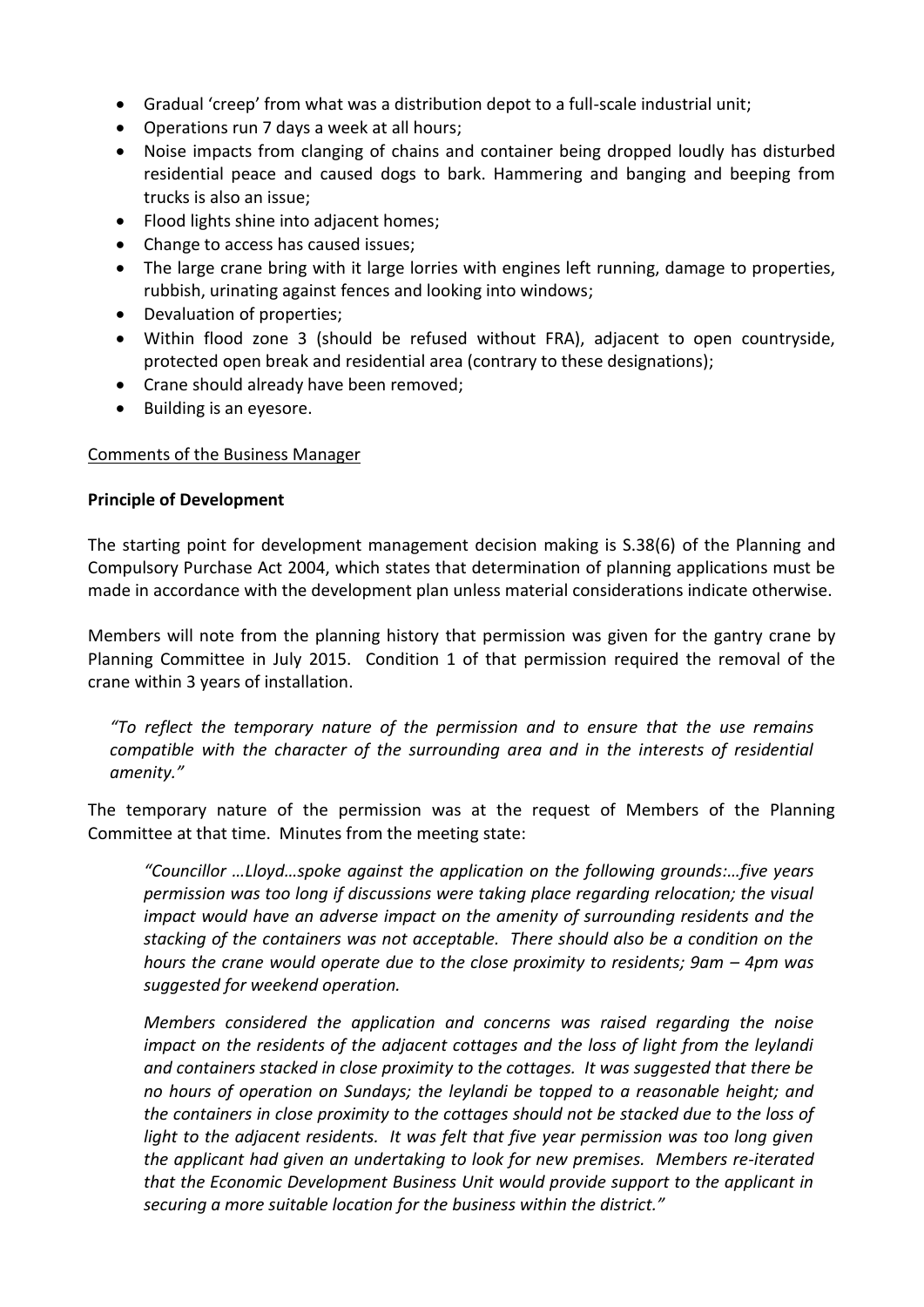This application seeks the retention of the crane as well as a frame that was erected shortly after the crane was brought onto site. PA Freight buildings, including the location of this development, are located within Newark Urban Area and the village envelope.

Core Policy 6 of the Core Strategy states that the economy of the District will be strengthened and broadened to provide a diverse range of employment opportunities by amongst other things:

*'providing most growth, including new employment development, at the Sub-Regional Centre of Newark, and that of a lesser scale directed to our Service Centres and Principal Villages, to match their size, role and regeneration needs. Providing a range of suitable sites in these location that will enable employment levels to be maintained and increased, by meeting the modern requirement of different business sectors and types.'*

The National Planning Policy Framework (NPPF) promotes the principle of a presumption in favour of sustainable development and recognises that it is a duty under the Planning Acts for planning applications to be determined in accordance with the development plan, unless material considerations indicate otherwise. The NPPF also refers to the presumption in favour of sustainable development being at the heart of the NPPF and sees sustainable development as a golden thread running through both plan making and decision taking. This is confirmed at the development plan level under Policy DM12 of the Allocations and Development Management DPD.

The Core Strategy is explicit in identifying that the Newark Urban Area is the Sub-Regional Centre for the District which will form the focus for further development and growth over the identified plan period. The Allocations and Development Management DPD identifies the development site as being within the Newark Urban Area where Area Policy NAP 1 is considered to be particularly relevant. NAP 1 states that the District Council will work with its partners, developers and service providers to promote the Newark Urban Area as the main focus for residential, commercial and leisure activity within the district.

Whilst the site is also situated adjacent to land allocated as Open Break, Policy NUA/OB/1 of the Development Management DPD, this policy only applies to development within this land designation. This policy is therefore not applicable. The crane and enclosure is sited within the boundaries of the existing yard, which has an established employment use (occupied by PA Freight since 1996) for use as a freight depot. The site has been in commercial use for a number of years prior to this dating back to the 1930s and earlier as evidenced through historical photographs.

The principle of development on the site is therefore considered to be acceptable subject to the consideration of all other considerations including amenity, flood risk and visual impacts.

# **Impact on Visual Amenity**

Core Policy 9 states that new development should achieve a high standard of sustainable design and layout that is of an appropriate form and scale to its context complementing the existing built and landscape environments. Core Policy 13 requires the landscape character of the surrounding area to be conserved. Policy DM5 states that the rich local distinctiveness of the District's landscape and character of built form should be reflected in the scale, form, mass, layout, design materials and detailing of proposals for new development.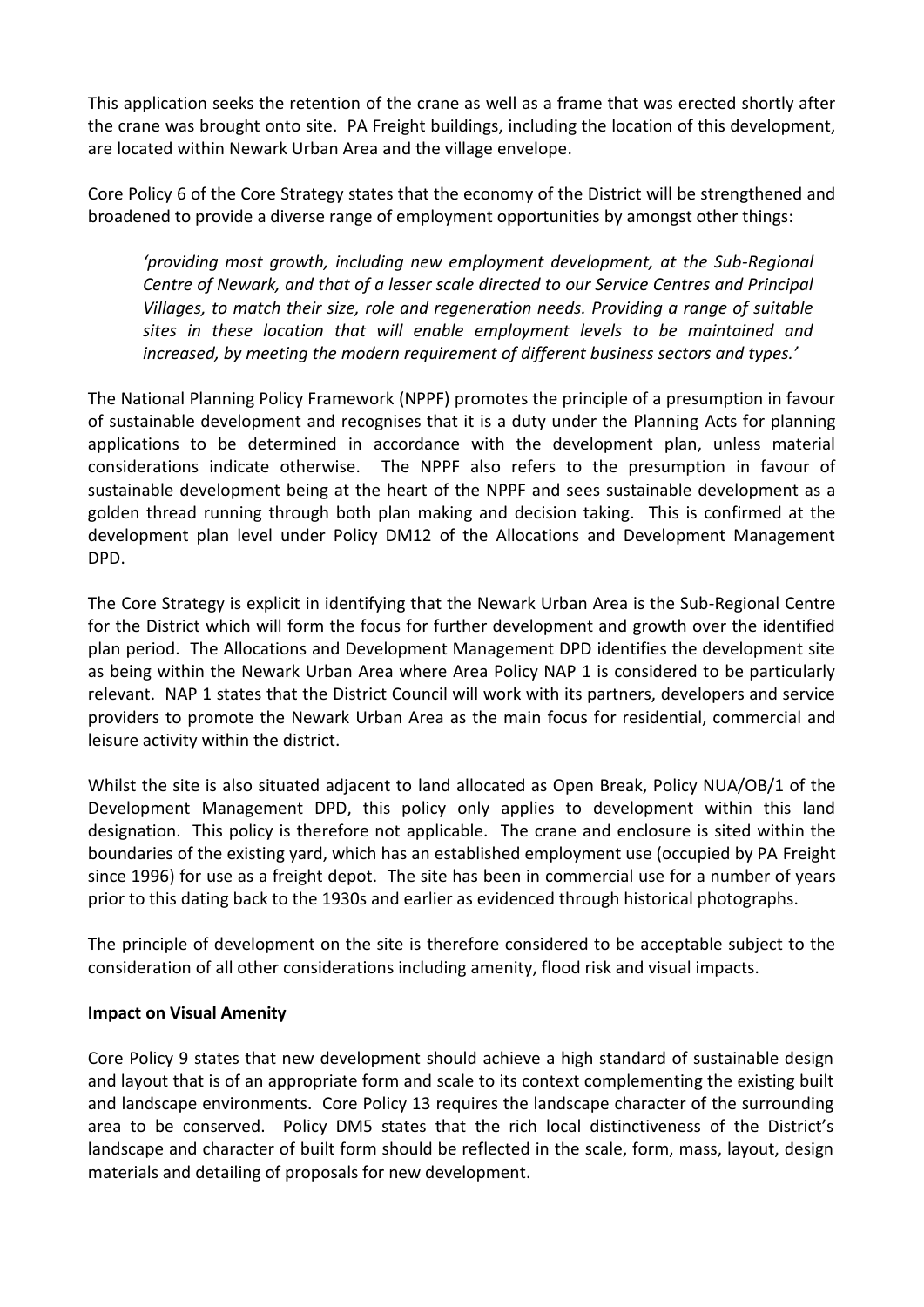Core Policy 13 of the Core Strategy addresses issues of landscape character. It states that development proposals should positively address the implications of the Landscape Policy Zones in which the proposals lie and demonstrate that such development would contribute towards meeting the Landscape Conservation and Enhancement Aims for the area.

The District Council has undertaken a Landscape Character Assessment (LCA) to assist decision makers in understanding the potential impact of the proposed development on the character of the landscape. The LCA provides an objective methodology for assessing the varied landscape within the District and contains information about the character, condition and sensitivity of the landscape. The LCA has recognised a series of Policy Zones across the 5 Landscape Character types represented across the District.

The site is identified within the Landscape Character Assessment as being within the Trent Washlands TW PZ 12 'Farndon Village Farmlands'. The landscape condition for this area is assessed as being poor due to detracting features including power lines, commercial buildings, busy roads and road junctions with limited tree cover.

The site and its surroundings have undergone a number of changes since the application was previously considered by virtue of the highway improvements to the A46 as well as the alterations immediately to the south of the main PAF commercial centre (i.e. where the buildings associated with the business are situated) with the provision of the parking and turning area. However, the buildings are seen in the context of the transition from countryside to suburban area alongside the public house Lord Ted to the other side of Farndon Road where they are glimpsed within the wider context. Views into the site can be seen are relatively limited.



The site is laid out with a carpark to the south west with associated office building to the east of this. The yard area with associated buildings extends to the north and west of the main office building. Of particular note is the existing warehouse building on the northern boundary of the site which has a ridge height of approximately 9.2m. The gantry enclosure by comparison is 10 metres high. The site is screened from wider views by the presence of an approximately 20m high Leylandii hedge which marks the northern, eastern and western boundaries to the site. The building can be seen from the south. However, this view is only applicable to those parties utilising the new access road in to the site, it is not a road ordinarily used by the general public. Furthermore, as can be seen from the image below, the building nestles into the backdrop of the site and surrounding landscaping and is thus not prominent and harmful to wider landscape views.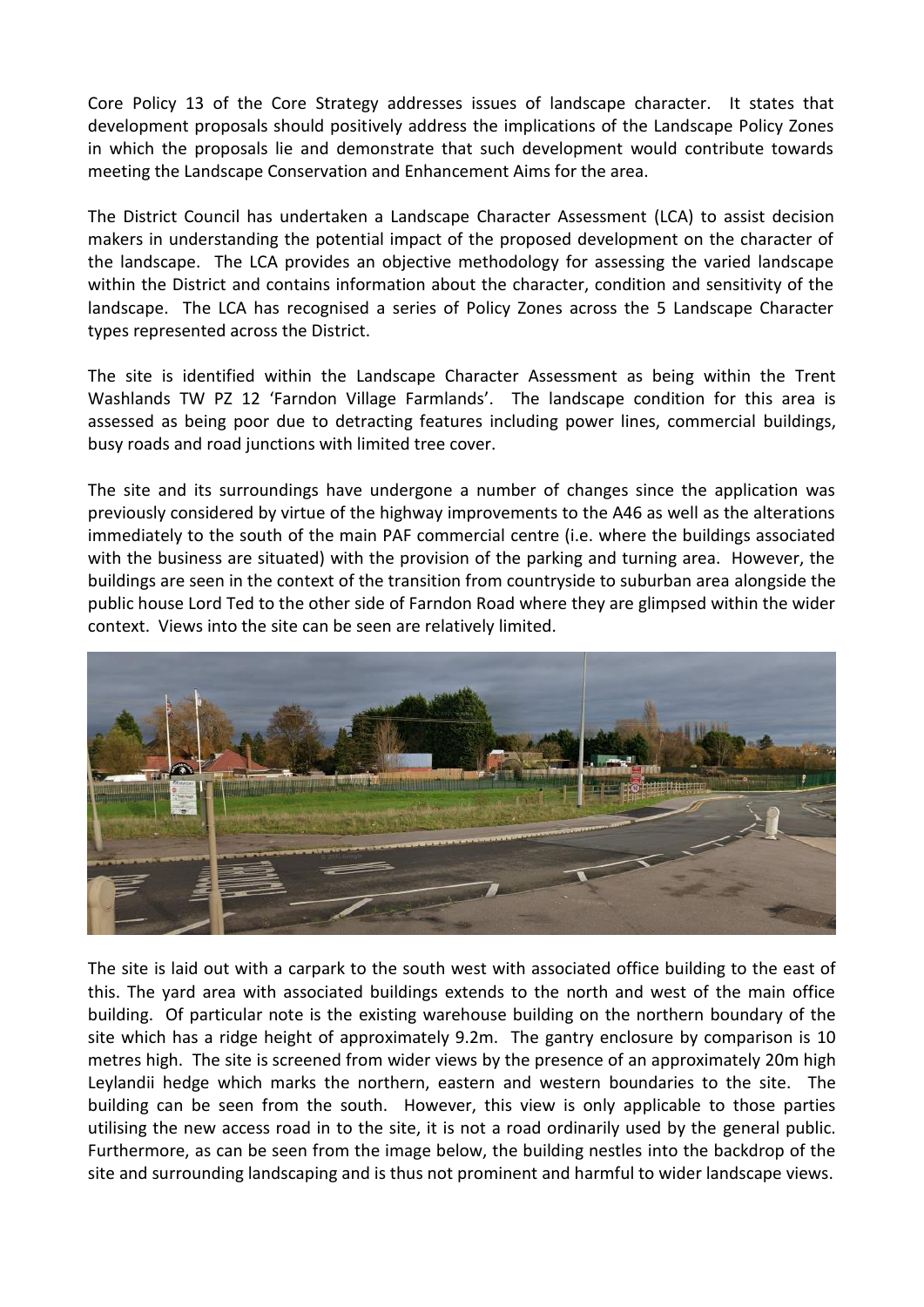

The applicant has detailed that it is not possible to operate the crane without it being protected from the elements, hence the need for the building surrounding the crane. Overall, it is therefore considered the impact of the development is fairly limited and would not result in any adverse impact upon the character of the area in accordance with Core Policies 9, 13 and DM5 of the DPD.

### **Impact on Neighbouring Amenity**

Policy DM5 requires development to be acceptable in terms of not having a detrimental impact on residential amenity both in terms of existing and future occupiers. The sheltered elderly housing of Willow Cottages situated to the north of the site are the closest residential properties to the development. Other properties are located further away

including those to the west fronting Farndon Road and the boundary with Cranleigh Park is also located approximately 27 metres to the east. However, the distance to these latter properties is such that they would not be materially affected to the detriment by this development in terms of being overbearing, loss of light impacts.

Number 14 Willow Cottages is the closest residential property to the proposal at approximately 5 metres away. It is considered that whilst the overall height of the crane and enclosure is high, given the orientation of buildings and dense Leylandii hedging which marks the boundary of the site (which is even higher than the crane and enclosure and has been there for some substantial time), this offsets its overall impact.

In relation to noise impacts, PAF handles a variety of packing crates and containers of varying sizes and the crane is used to manage the logistics of maneuvering these containers along with fork lift trucks and telehandlers. There is therefore noise associated with the overall business (excluding the crane) by vehicles moving around the yard as well as background noise of the nearby A46.

Prior to the installation of the current crane, smaller cranes were used to manage containers. Examining the previous Committee Report, it would appear that the use of a smaller crane resulted in a greater number of vehicular movements within the site and thus a likely greater noise impact. This is supported within the current Planning Statement indicating if the crane and gantry was not in use there would be increased noise from needing to use alternative methods.

Since the current crane has been in operation, no complaints have been received by Environmental Health (EH) notwithstanding the notification responses from some residents indicating concerns with noise. The crane is operated by electric motors and notwithstanding the noise generated by these motors is relatively quiet in its operation - the Planning Statement details the crane uses a 'silent' switchgear and generators which is a quiet piece of machinery. It is also noted that EH has not raised any objection to the proposal and in fact appear to consider this to be a proposed development as opposed to retention, further evidencing little the concern regarding noise. When the site was visited in December 2020, it was observed that whilst the noise generated from the crane when in use was audible, this did not appear to be higher than noise levels generated by existing operations.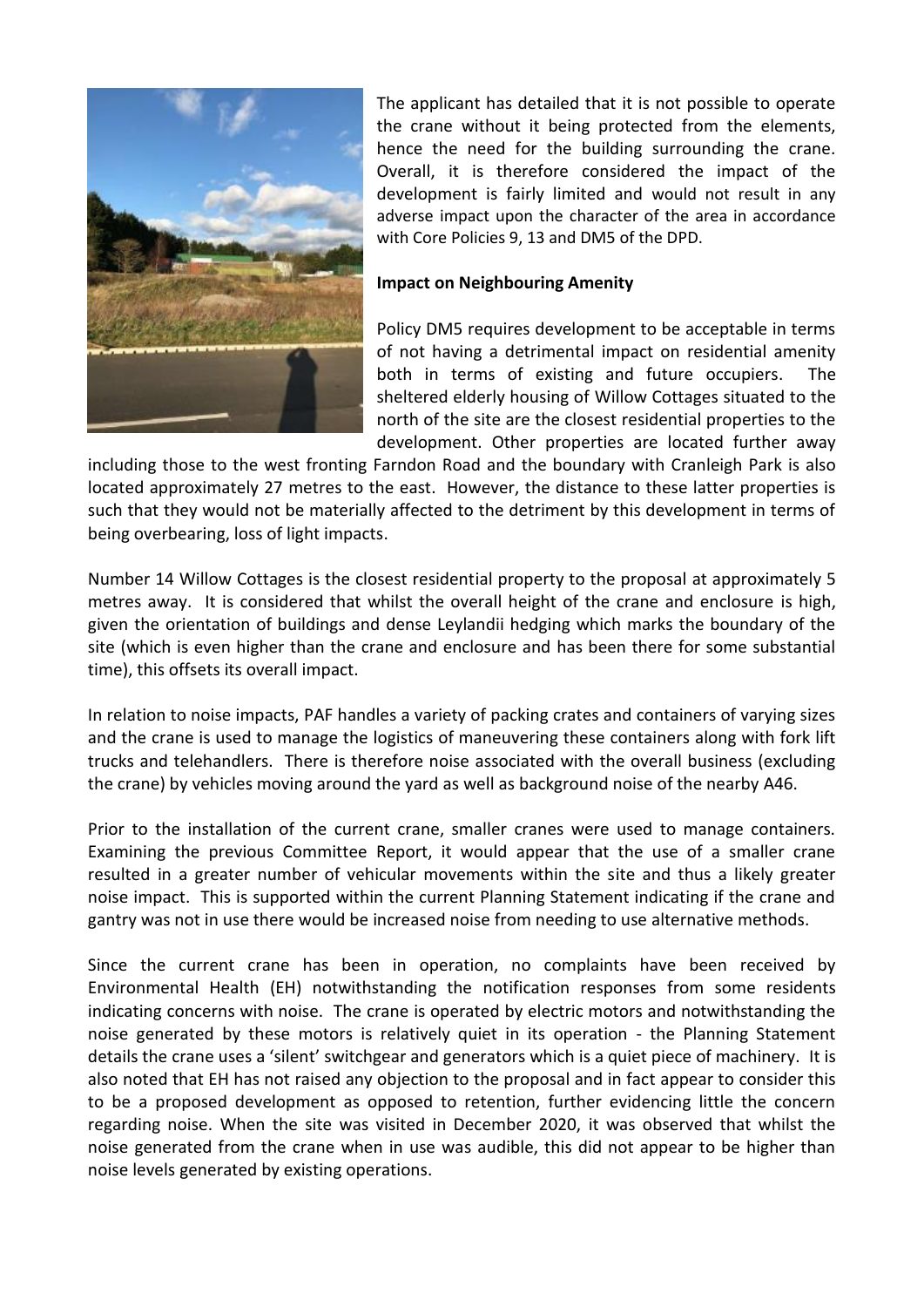Subject to conditions in relation to operating hours (as applied to the previous permission), it is not considered that that an unacceptable impact on amenity would result in accordance with the aims of the NPPF and Policy DM5 if the DPD.

## **Impact on Flood Risk and Drainage**

Core Policy 10 (which is in line with the NPPF) states that through its approach to development, the Local Development Framework will seek to, amongst other criteria; locate development in order to avoid both present and future flood risk. The NPPF states that inappropriate development in areas at risk of flooding should be avoided by directing development away from areas at highest risk, but where development is necessary, making it safe without increasing flood risk elsewhere.

The site is located within Flood Zones 2 and 3 and is therefore a site at risk of flooding (medium high probability). Accordingly the applicant has submitted a Flood Risk Assessment which has been assessed by the Environment Agency (EA).

The NPPF sets out policy on flood risk stating that the aim of the Sequential Test is to steer new development to areas with the lowest probability of flooding. It goes on to say that development should not be permitted if there are reasonably available sites appropriate for the proposed development in areas with a lower probability of flooding. In applying the sequential test I consider that given the proposal is an extension of an existing facility/service it would not be practical or appropriate to site this anywhere else. I therefore consider that to site this elsewhere would be nonsensical and it would not in this instance be appropriate to site this in an area of lower risk of flooding.

As with the previous application, It is also necessary to demonstrate that the development would be safe for its lifetime taking account of the vulnerability of its users, without increasing flood risk elsewhere, and, where possible, will reduce flood risk overall. The development is classed as 'less vulnerable' in terms of the NPPF and therefore it is not required to have floor levels set above flood levels if that is not possible for operational reasons. Instead the structure can be designed to be floodable. The FRA proposes a water-entry strategy by leaving the roller shutter doors and pedestrian doors open during flood events. The FRA also proposes raising electrics and sensitive equipment to the maximum flood level (the level of the 0.1%AEP event; 12.82mAOD). This waterentry strategy will maintain a level of floodplain storage within the building during flood events. As the site is defended from flooding by flood defences, full level-for-level and volume-for-volume floodplain compensation is not required.

The FRA also proposes a flood management plan to be implemented, which the EA, strongly recommend is provided. They advise that the flood management plan should also include an onsite safe refuge from flooding for occupants of the site, for example during a sudden-onset breach of flood defences. It is noted that the existing offices at the site contain a safe haven at first floor level. No information has been provided within the FRA on safe access and egress routes to the site. However, it is recognised that this is as an established site, safe access and egress is aleready applicable to the site as it is an existing commercial use with a number of buildings whether or not planning permission for this development is granted. The Environment Agency raised no objection to the application subject to a condition requiring compliance with the submitted FRA. Subject to this condition, the proposal is considered acceptable in accordance with the aims of Core Policy 9 and Core Policy 10 of the Core Strategy and Policy DM5 of the DPD.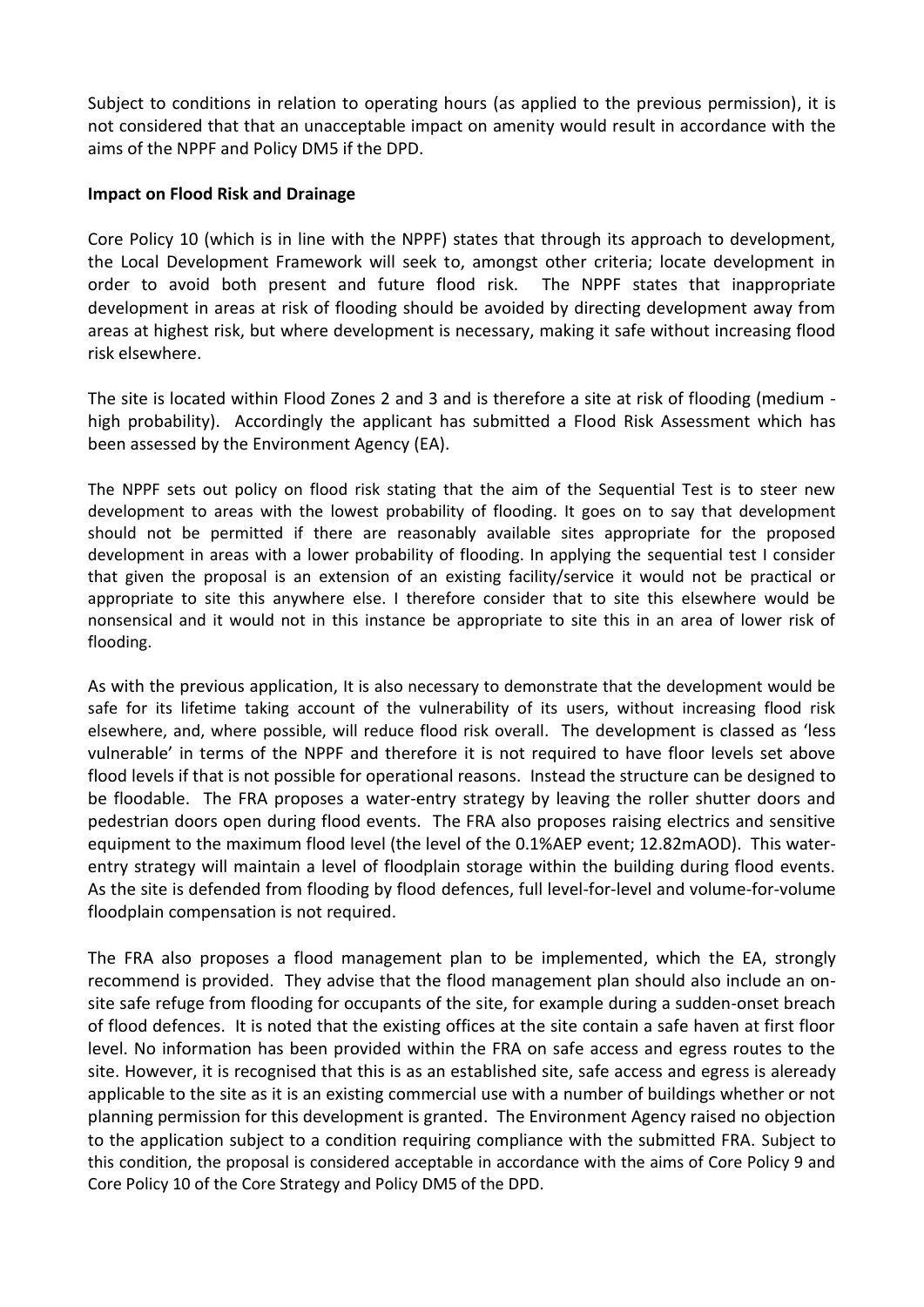### **Impact on Highways**

Policy DM5 seeks to ensure adequate access and parking is provided for development and SP7 relates to sustainable transport. Highways England and the Highways Officer raise no objection to the proposal the proposed is considered to comply with the highways requirements of Policy DM5.

### **Economic Impacts**

The application form details the site employs 40 full time. This site, as detailed earlier, is situated within the Urban Centre of Newark where in accordance with Area Policy NAP 1 and Core Policy 6 of the Core Strategy employment shall be promoted. As such in the interests of the economy, the retention of the development would result in a positive economic outcome allowing a local business to continue to operate with optimal infrastructure, to the benefit of the District.

### **Other Matters**

A neighbour notification response has indicated that permitted this development will result in house values falling. However, Members will be aware that this is not a material planning consideration which may be taken into account.

Concern has been raised regarding the retrospective nature of this application and that the crane should have been removed previously. Members will note from the planning history that an application was submitted earlier last year to retain the crane. However, Officers did not consider that this application could be entertained due to the crane enclosure which had not been shown on the original 2015 plans. The applicant submitted this previous application at what they considered was the appropriate time i.e. before condition 1 came into effect in terms of the need for the crane to be removed. The wording of condition 1 refers to 'installed on site' which they considered meant the equivalent of substantially complete. Substantially complete is the term used in relation to when enforcement action may or may not be taken.

Many of the other concerns regarding noise of the development site as a whole for example are not matters that can be considered as part of this application. Again, to repeat, the response from Environmental Health, they have not received any noise complaints regarding the activities that take place on this site.

### **Conclusion**

The crane would continue to be sited within an operational yard and within the existing boundaries of the site. The existing boundary vegetation would continue to screen the crane from views from neighbouring properties and users of Farndon Road. The crane results in no greater noise disturbance level than that which existed on the site prior to its installation and from information provided would appear to be less. The FRA indicates that the development can be appropriately conditioned to ensure that the development does not cause greater flooding risk to the site itself or surroundings. The proposal would also support the local economy. It is therefore recommended that the application is approved, subject to appropriate conditions.

#### **RECOMMENDATION**

**That full planning permission is approved subject to the following conditions:**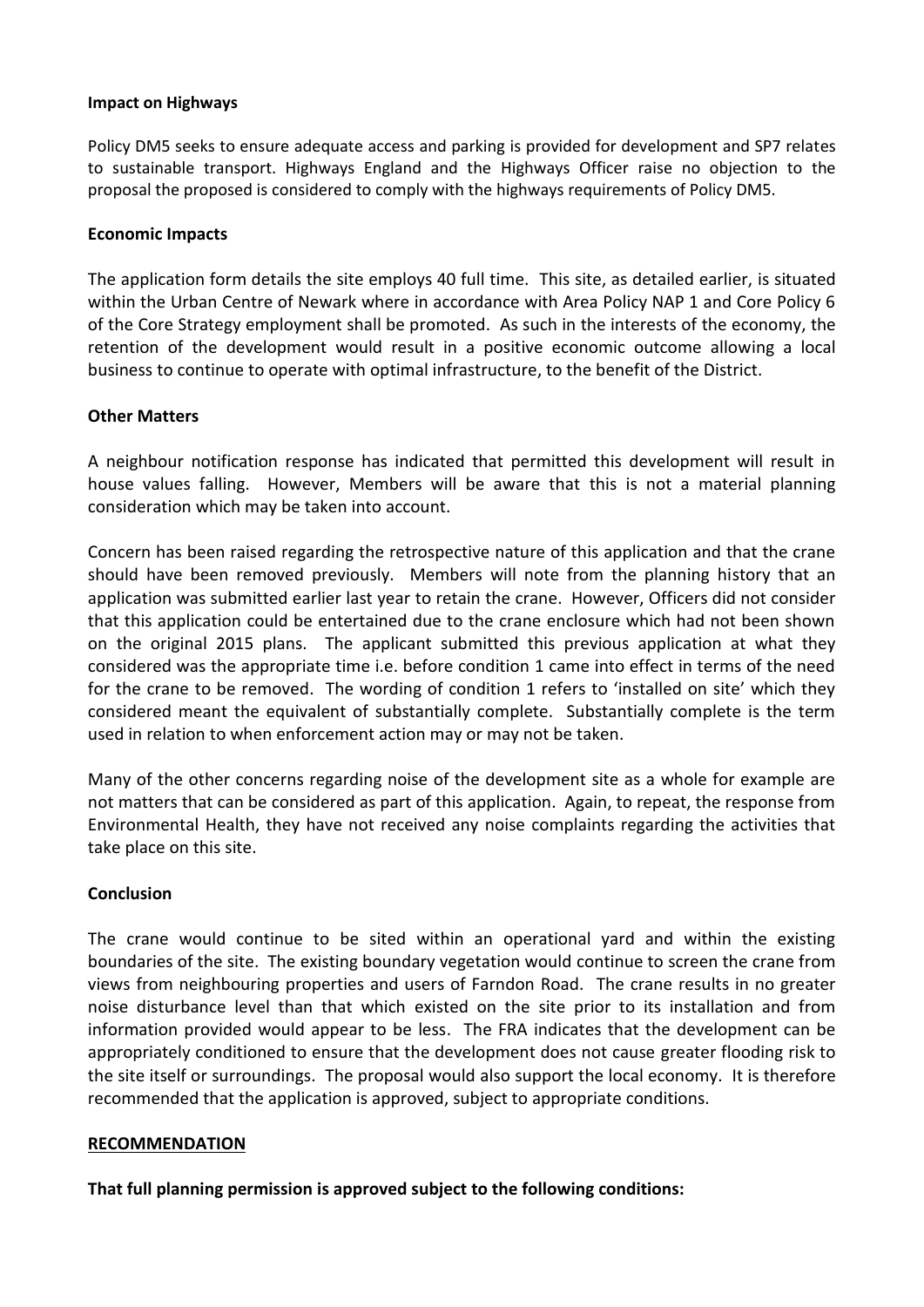# 01

The development hereby permitted shall be retained in complete accordance with the following plans and documents:

- Planning Statement
- Site Location Plan
- TSA 20 0758 201 Site Plan Showing Elevation Scene Location
- TSA 20 0758 202 Elevation Scene A-A
- TSA 20 0758 203 Elevation Scene B-B and C-C

Reason: So as to define this permission and for the avoidance of doubt following the submission of amended plans.

# 02

The use of the development hereby permitted shall not take place outside the following hours:-

- Monday Saturdays 6am to 8pm
- Sundays, Public or Bank Holidays 9am to 4pm

Reason: In the interests of residential amenity

03

The hedging along the northern, eastern and western boundaries shall be retained at a minimum height of 9.5 metres for the lifetime of the development. Any trees or shrubs which die are removed or are seriously damaged or diseased shall be replaced by trees or shrubs of a similar species and allowed to grow to the size of those replaced.

Reason: In the interests of residential and visual amenity

04

The development shall be continued in accordance with the submitted flood risk assessment (FRA) (Ashfield Solutions Group, 08/02/2021, Ref. 124020-F01) and the following mitigation measures it details:

- All electricals and vulnerable equipment shall be located above 12.82mAOD
- The building shall be operated in such a way that it is 'floodable' during periods of flooding, as detailed in section 3.3 of the FRA

These mitigation measures shall be fully implemented within 3 months of the date of this permission. The mitigation measures detailed above and within the FRA shall be retained and maintained thereafter throughout the lifetime of the development.

Reason: To reduce the risk of flooding to the proposed development and future occupants and to maintain floodplain storage during a breach of defenses or overtopping of flood defenses.

# **Note to Applicant**

01

The applicant is advised that all planning permissions granted on or after the 1st December 2011 may be subject to the Community Infrastructure Levy (CIL). Full details of CIL are available on the Council's website at www.newark-sherwooddc.gov.uk/cil/